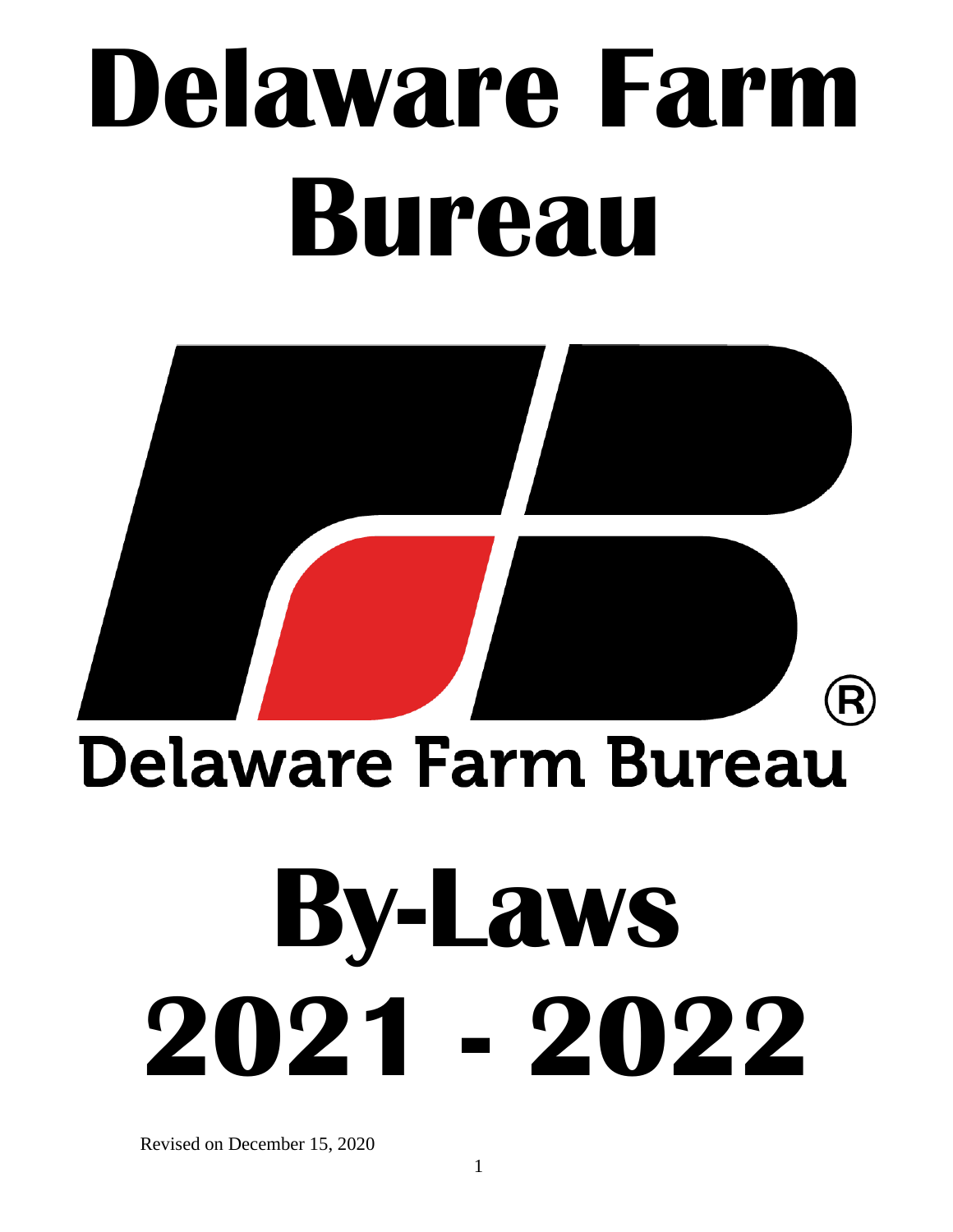### **DELAWARE STATE FARM BUREAU, INC. BYLAWS**

#### (**ARTICLE I) Voting Members and Associate Members**

**Section 1-A Regular Voting Members.** Only persons and partnerships, unincorporated associations and corporations organized for agricultural purposes, actively engaged in the production of agricultural products, including lessees and tenants of land used for the production of such products, lessors and landlords who receive as rent, either in kind or cash, all or part of the crop raised on the leased or rented premises, are eligible for membership in this Association. Any such person, partnership, unincorporated association, or corporation may make application to become a member of this Association, and if accepted, shall, upon execution of this membership agreement and assumption of all obligations attached thereto, be entitled to the rights and privileges of membership, as hereinafter set forth. Provided no person, partnership, unincorporated association, or corporation shall be accepted for membership in this Association from a county whose County Farm Bureau accepts members jointly with this Association, unless such person, partnership, unincorporated association, or corporation is accepted as a member in such County Farm Bureau.

**Section 1-B Professionally Engaged Voting Members.** Only persons, and partnerships, unincorporated associations and corporations organized for agricultural purposes that are professionally engaged in an agriculturally related career (as defined by the Board of Directors of this Association) which supports the production of agricultural products. Any such person, partnership, unincorporated association, or corporation may make application to become a member of this Association, and if accepted, shall, upon execution of this membership agreement and assumption of all obligations attached thereto, be entitled to the rights and privileges of membership, as heretoafter set forth. Provided, no person, partnership, unincorporated association, or corporation shall be accepted for membership in this Association from a county whose county Farm Bureau accepts members jointly with this Association, unless such person, partnership, unincorporated association, or corporation is accepted as a member in such county Farm Bureau.

**Section 2. Farm Community Members.** Other persons, partnerships, unincorporated associations, and corporations interested in agriculture may make application to become a Farm Community member of this Association and, if accepted, shall, upon execution of the Membership Agreement and assumption of all obligations attached thereto, be entitled to the rights and privileges of a Farm Community membership, as hereinafter set forth. Provided, no person, partnership, unincorporated association, or corporation shall be accepted for a Farm Community Member membership in this Association from a county whose County Farm Bureau accepts members jointly with this Association unless such person, partnership, unincorporated association, or corporation is accepted as a Farm Community member in such County Farm Bureau.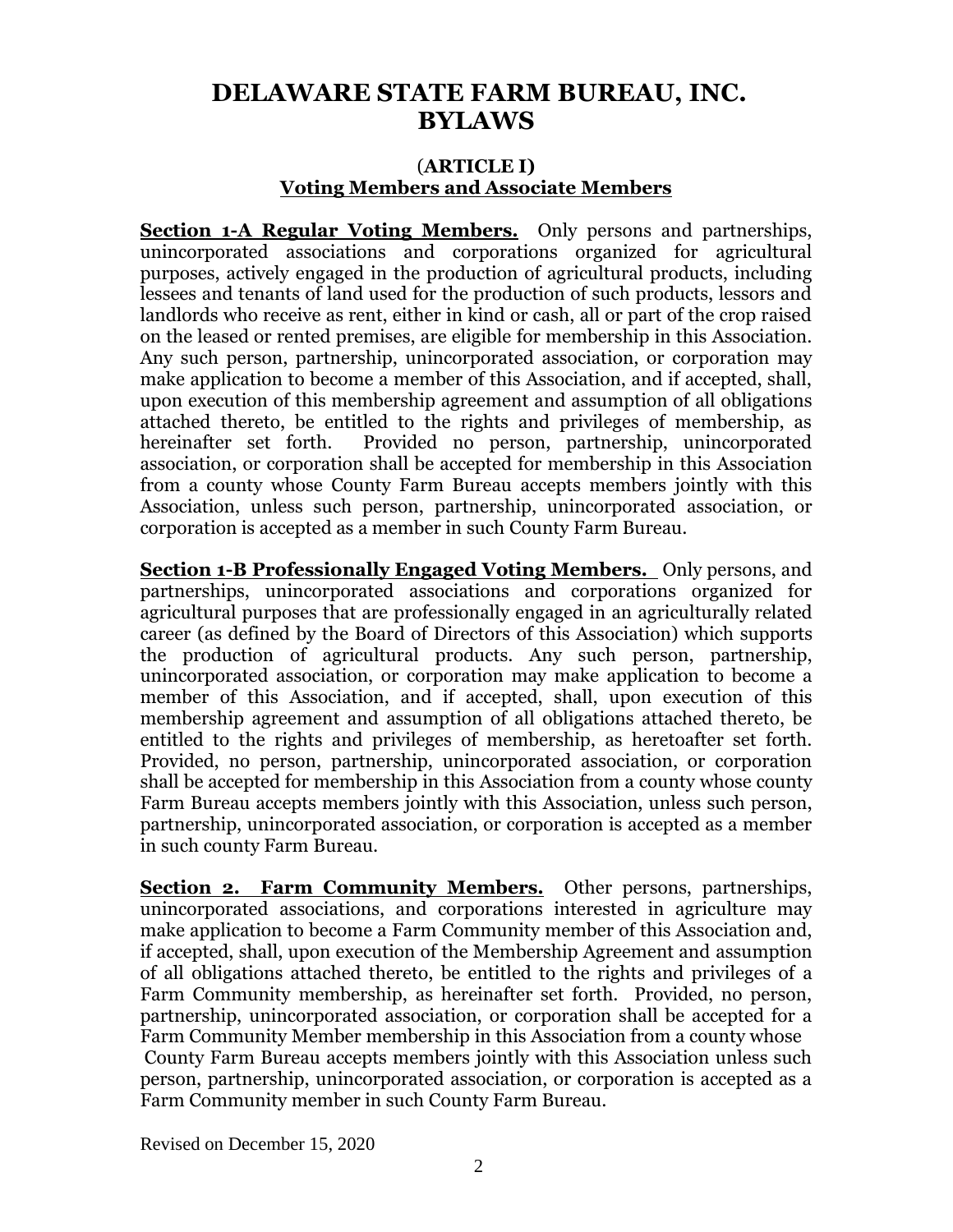**Section 3. Membership Rights.** The membership rights of members and associate members are as follows:

- (a) Only voting members as described in Section 1 have the right to vote on any and all matters at regular or special meetings of members, directly or through delegates, shall be restricted to named persons, partnerships, unincorporated associations, and corporations who are members of this Association in good standing. Each member shall have one vote. The voting rights of any partnership, unincorporated association, or corporation member shall be exercised by a representative thereof duly authorized in writing.
- (b) Associate Members as described in Section 2 shall have no voting rights or the right to serve as a Delegate.
- (c) Rights and privileges of membership in the case of partnerships, unincorporated associations, and corporations shall accrue and belong only to such named partnerships, unincorporated associations, or corporations, and not to any individual who is a member, shareholder, officer, employee, or agent thereof, other than the individuals named in writing in Section 3(a).
- (d) Any partnership or unincorporated association not a named member of this Association shall be entitled to the rights and privileges of membership, except the right to vote, if all of the individual members of such partnership or unincorporated association are members or associate members of this Association in good standing in their individual capacities.
- (e) The dependent member of the family household of a natural person, member, or associate member of this Association, as "dependent members" of the family may be defined from time to time by the Board of Directors of this Association, shall be entitled to the rights and privileges of membership, except that they shall not be entitled to vote, to hold office, or to hold membership shares of capital stock in an affiliate or associate corporation where such right to hold such membership shares is based upon membership in this Association in good standing.

Such dependent members shall, however, be entitled to the benefits and privileges of the cooperative marketing and cooperative purchasing services of any affiliated or associated corporation when the transactions are conducted in the name of the member upon whom they are dependent and shall be entitled to the benefits and privileges of any affiliated or associated insurance company service except such as may be expressly limited to named members of this Association in good standing.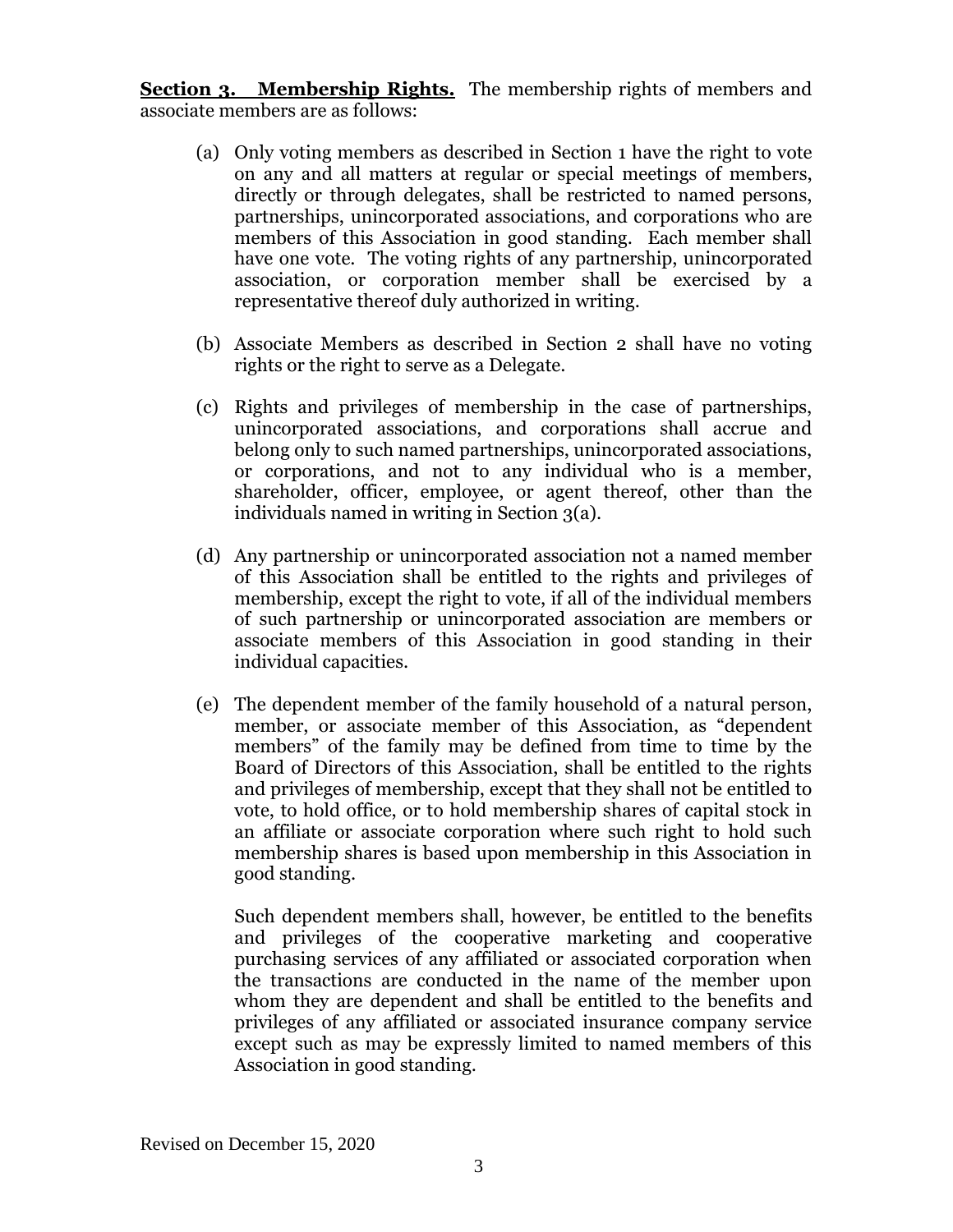#### **Section 4. Dues**

(a) The annual dues in the Delaware State Farm Bureau, Inc., shall be payable to the State Farm Bureau on behalf of the county farm bureau's for distribution to County, State and National organizations.

(b) The dues payable shall be determined at the annual State meeting by the elected delegates. The assessment shall become effective the following fiscal year.

**Section 5. New Members.** Applications may be accepted at any time during the fiscal year. Membership will be for twelve months from anniversary date and will be due the same month the following year.

#### **(ARTICLE II) Annual Meeting**

**Section 1. Meetings.** The annual meeting of members shall be held each year before the Fifteenth (15th) of December, the date and place to be selected by the Board of Directors. Regular and special meetings of members may be called by the President, or by two-thirds (2/3) vote of the duly elected Board of Directors and shall be called by the President upon written request signed by a majority of the Voting members or by Voting Delegates representing a majority of the members. The Annual Meeting is to be governed by the current addition of Roberts Rule of Order.

**Section 2. Notice.** Notice of meetings of members and of all matters concerning this Association shall be deemed to have been duly given by placing in the mail, postage prepaid, to the last known post office address of the member, at least ten (10) days previous to such meeting, notice thereof in writing, or as appearing printed in an official publication circulated among its members in good standing.

**Section 3. Quorum.** A majority of Voting Delegates in good standing shall constitute a quorum.

**Section 4. Presiding Officer.** The President, if present, shall preside at all meetings of members of this Association. In his absence the next officer, in due order, who may be present shall preside. For the purpose of these bylaws, the order of officers shall be as follows: President, Vice President, Second Vice President, Treasurer, and Secretary.

**<u>Section 5. Voting Delegates.</u>** The members of this Association in each county shall be represented in all meetings of this Association by Voting Delegates and Alternates. The Voting Delegates from each county shall consist of the President of the County Farm Bureau in such county and one additional Voting Delegate for each fifty (50) members in the county in good standing, or major fraction thereof, according to the membership as determined by the Board of Directors. Voting Delegates other than the President of the County Farm Bureau shall be elected from and by the Voting members in good standing in such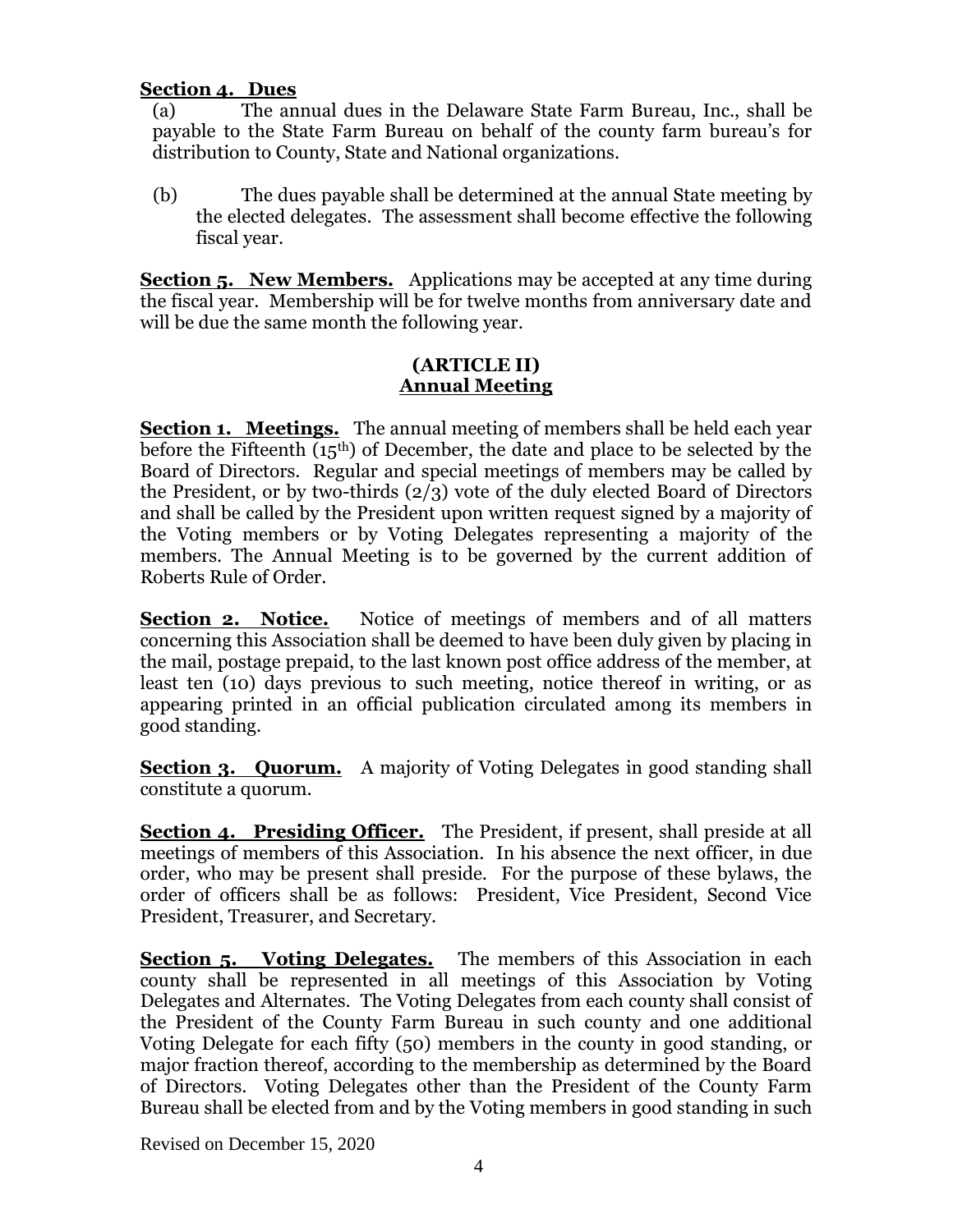county in connection with the annual meeting of the County Farm Bureau. Due notice of such election shall be given. The vice presidents of the County Farm Bureaus shall serve as alternates for the Presidents of the County Farm Bureaus. An officer of the County Farm Bureau shall furnish proper credentials to the Voting Delegates. The President of the County Farm Bureau shall serve as a voting delegate during his incumbency of such office, and other voting delegates shall serve until the election and acceptance of their duly qualified successors.

**Section 6. Qualifications.** All voting delegates must be Voting members who are in good standing. In no event shall any salaried or paid employee of this Association or of any County Farm Bureau, or any paid employee or agent in regular and continuing employment of its association or subsidiary companies, be qualified to serve in such capacity.

**<u>Section 7.** Voting by Delegates.</u> The voting delegates from each county shall represent the members of this Association within such county and shall vote on all matters before the annual meeting or any special meeting of this Association, including the election of directors and officers as herein provided.

**Section 8. Expense of Voting Delegates.** All necessary expenses of subsistence and travel incurred by delegates in attending regular or special meetings of members of this Association may be compensated as determined by the Board of Directors.

**Section 9. Privilege of the Floor.** Voting Members of this Association in good standing shall be entitled to the privilege of the floor, subject to the rules governing the meeting.

#### **(ARTICLE III) Board of Directors**

**Section 1. Number and Authority.** Subject to such policies as may be duly adopted by the voting delegates assembled in regular or special meeting, the business and property of this Association shall be managed and controlled by the Board of Directors, twenty-three (23) in number, including the President, First Vice President, Second Vice President, the Presidents of each County Farm Bureau, and the State Chair of the Women's Committee, and the Chair of each County Women's Committee, and the State Chair of the Young Farmers and Ranchers Committee, and the Chair of each County Young Farmers and Ranchers Committee, each of whom, upon election to such position, shall possess and may exercise all of the powers of director. Each member of the Board of Directors shall be nominated by voting delegates of their respective county and shall be elected for a term of three (3) years or until their successors have been elected and qualified.

**Section 2. Qualifications.** The members of the Board of Directors must be a Regular or Professionally Engaged Voting member, in good standing of this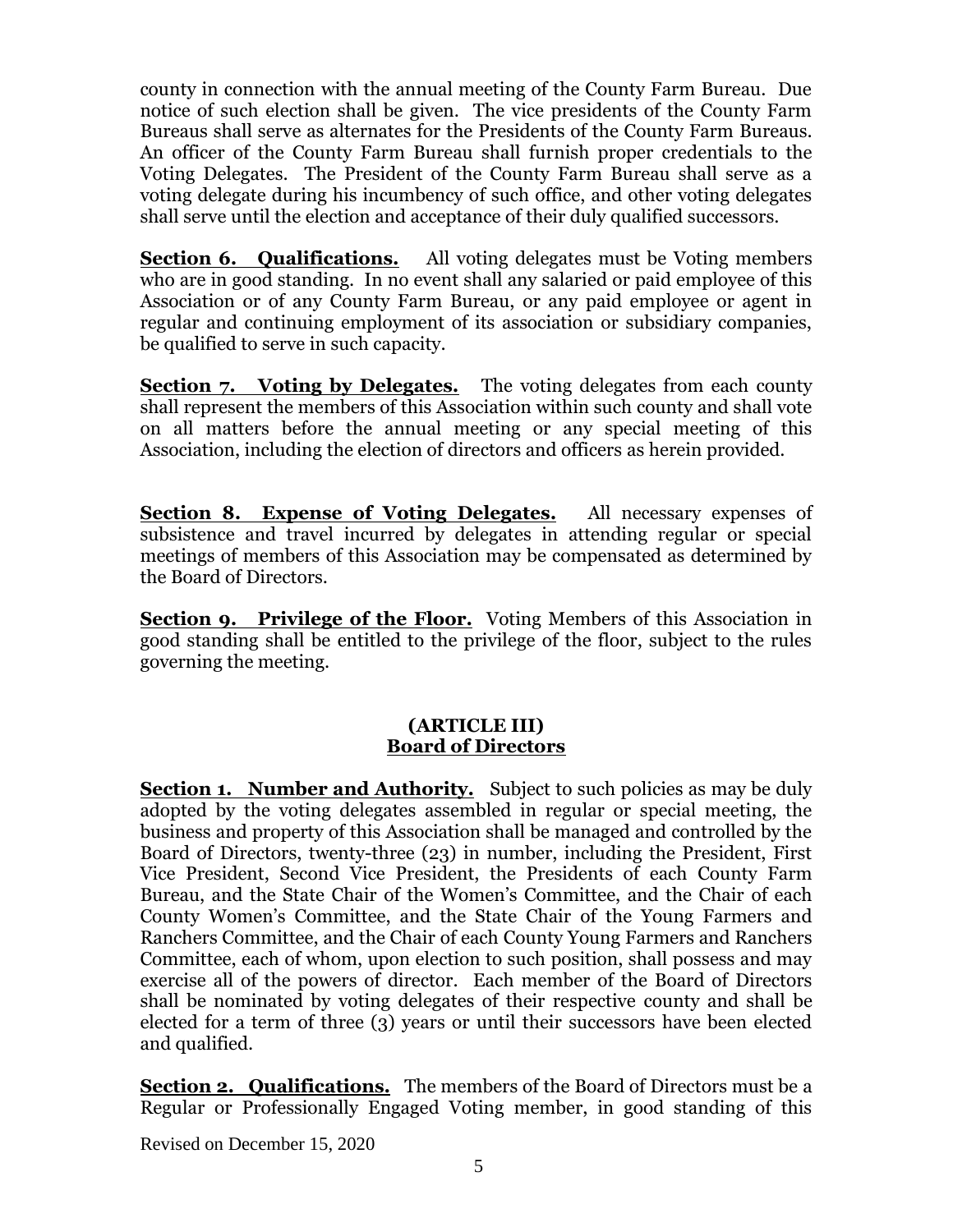Association. No county may nominate more than one Professionally Engaged Voting Member to serve on the Board at a time. No director may be regularly paid or salaried employee of this Association, or a paid or salaried employee or agent, in regular and continuing employment of an associated or subsidiary company. No member of the Board of Directors shall be qualified to hold more than two (2) successive terms of three (3) years each. After any one (1) year interval any person formerly a member of this Board of Directors will be qualified for two (2) additional successive terms.

**Section 3. Meetings.** The Board of Directors shall meet for the transaction of business as soon as practical after the annual meeting of this Association and as often thereafter as may be necessary to conduct the business of this Association. Special meeting of the Board of Directors shall be held at such times and on such notice as the Board may from time to time determine. Meetings are to be governed by the current edition of Roberts Rule of Order.

**Section 4. Quorum.** A majority of the duly elected Board of Directors shall constitute a quorum, and a majority of the Voting members in attendance at any meeting shall, in the presence of a quorum, decide its action. A minority of the Board present at any meeting may, in the absence of a quorum, adjourn at a later date, but may not transact any business.

**Section 5. Removal of Officers and Directors.** Any officer or director of this Association may be removed at any time by a two-thirds (2/3) vote of the Board of Directors.

**Section 6. Vacancy.** In case of any vacancy in the Board of Directors through death, resignation, disqualification, or otherwise, a successor to fill such vacancy shall be elected by the County in which the person who created the vacancy resided. In case of any vacancy in the officers through death, resignation, disqualification, or otherwise, the Board of Directors may elect a successor to fill such vacancy until the next succeeding annual meeting of the Association. If vacancy occurs for the Secretary-Treasurer, the Board of Directors shall elect a replacement.

**Section 7. Compensation.** The Directors shall be paid mileage or compensation as established by the Board of Directors.

**Section 8. Standing and Special Committees.** Unless otherwise provided for herein, the President, with the advice and approval of the Board of Directors, shall appoint all standing and special committees, and shall be a member exofficio of all such committees. Members of special and standing committees shall be members in good standing of this Association. No standing or special committee shall have authority to take final action on any matter without approval and due concurrence of the Board of Directors.

**Section 9. Cooperative Relations.** The Board of Directors shall have authority by a two-thirds  $(2/3)$  vote of the entire Board of Directors and may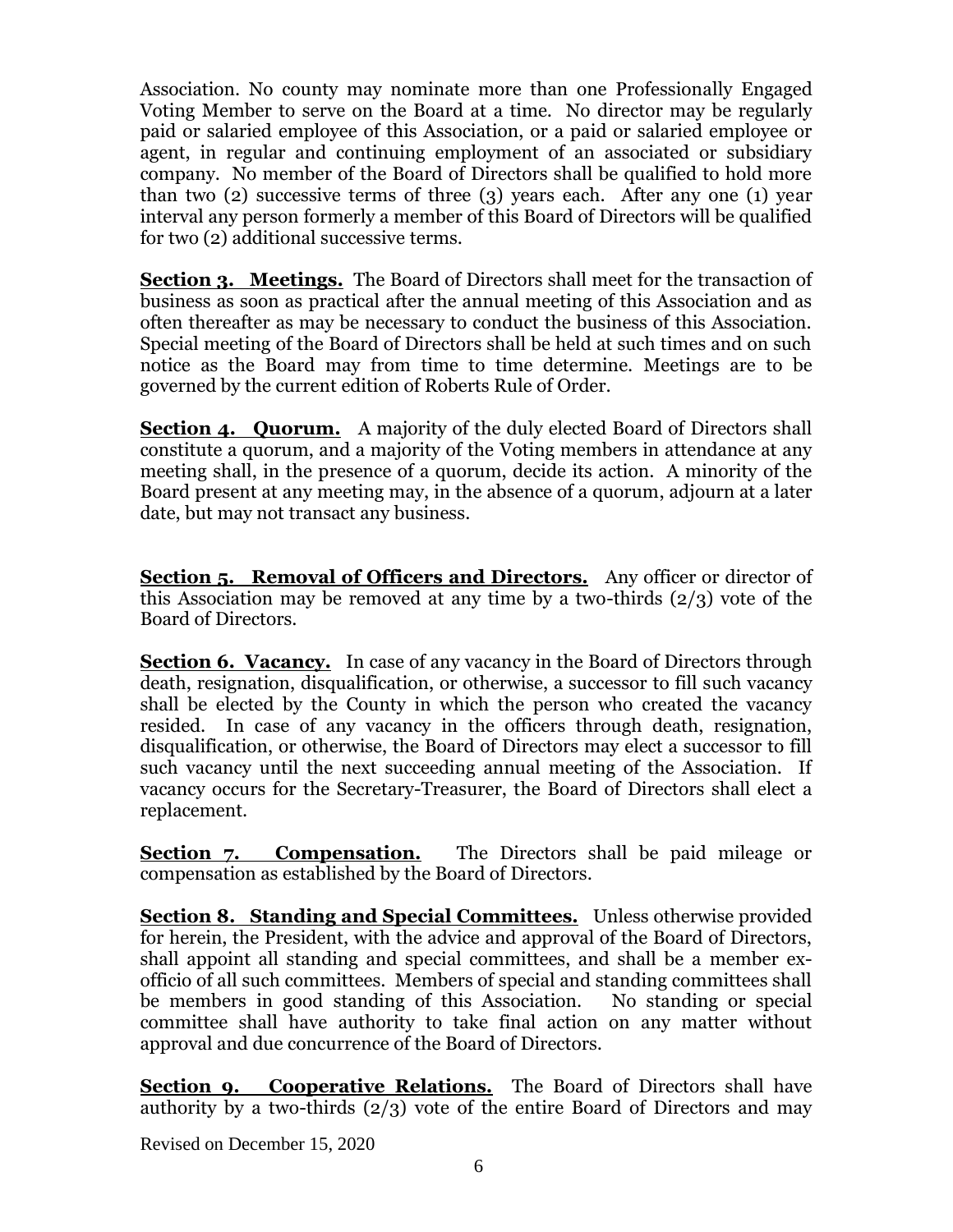establish and maintain, by suitable arrangement and agreement duly entered into, cooperative relations with any department, bureau, board, division, or agency of the United States Government, or agency of a political sub-division thereof, with other agricultural organizations, and with others.

#### **(ARTICLE IV) Officers**

**Section 1. Officers.** The officers of this Association shall be a President, First Vice President, Second Vice President, Secretary, and Treasurer. The offices of Secretary and Treasurer may be held by the same person. Any additional offices deemed necessary shall be created by resolutions of the Board of Directors.

**Section 2. Election of President and Vice Presidents.** The President and Vice Presidents shall be elected by the voting delegates at the annual meeting in the even-numbered years for terms of two (2) years or until the election and acceptance of their respective qualified successors. The President and Vice Presidents shall be voting members of this Association in good standing and whose principal occupation and interest is farming. The President and Vice Presidents shall be elected in such a manner as to represent all three counties.

The compensation of the President shall be determined on an annual basis by the Board of Directors and shall be on a per diem basis. The First and Second Vice Presidents, when performing the duties of the President, shall receive the same per diem as determined by the Board for the President. In addition, thereto, the President, and First and Second Vice Presidents, may be reimbursed for the necessary expenses of subsistence and travel in connection with services performed for and on behalf of the Association.

**Section 3. President.** The President shall be chief executive officer of the Association and shall preside at all meetings of its members, and at all meetings of the Board of Directors. Subject to the control of the Board of Directors, the President shall have general supervision of the business of the Association.

**Section 4. Vice Presidents.** *First Vice President*. The First Vice President shall, in the absence of the President, exercise the powers and perform the duties of the President; otherwise, shall have such powers and perform such duties as may be assigned by the President or the Board of Directors.

*Second Vice President*. The Second Vice President shall, in the absence of the President and First Vice President, perform the duties of the President; otherwise, shall have such powers and perform such duties as may be assigned by the President or by the Board of Directors.

**Section 5. Secretary, Treasurer and** *Executive Director***.** The Secretary and Treasurer shall be elected in even numbered years for a term of two years by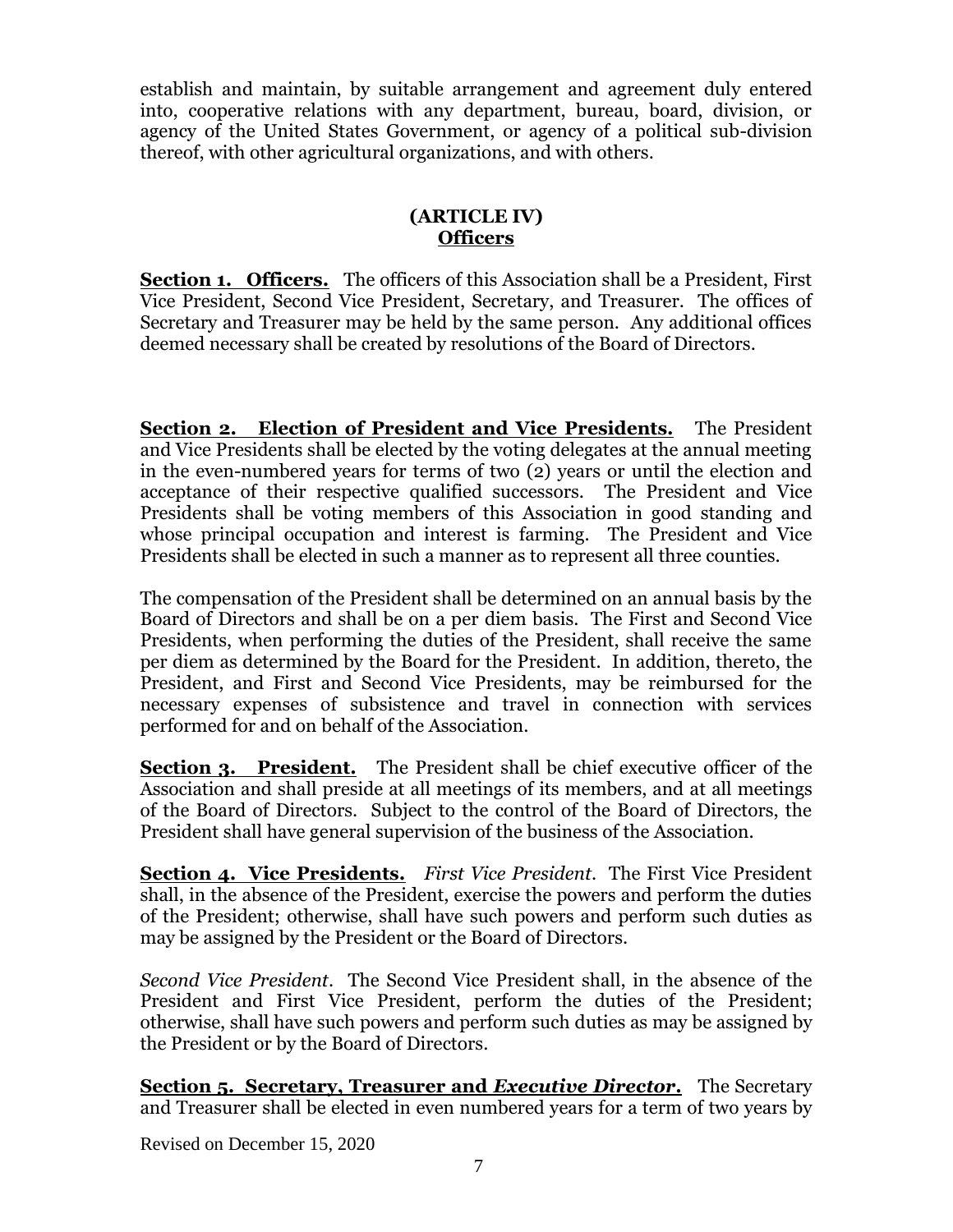the Board of Directors and shall serve until the election and acceptance of their respective qualified successors. The Secretary or Treasurer of the Association may be removed at any time by a two-thirds (2/3) vote of the duly elected Board of Directors. The compensation of the Secretary and of the Treasurer shall be determined and fixed by resolution of the Board of Directors.

The Board of Directors shall have power and may designate the Secretary as Executive Secretary, with powers and obligation usual and incident to such office.

**Section 6.** *Executive Director***.** The *Executive Director*, subject to the control, supervision, and under the direction of the Board of Directors, through the President, shall have charge of and manage all of the business of the Association, including recommendations for employment and supervision of all employees of the Association, and shall see that all orders and resolutions of the Board of Directors or the Executive Committee are executed expeditiously.

**Section 7. Secretary.** The Secretary shall keep minutes of the meetings of the members and of the Board of Directors and record all actions of the Association and the Board of Directors in a book or books to be kept for that purpose; and shall attend to the giving of all notices required to be given. The Secretary shall have charge of and keep the seal of the Association and shall affix the seal, attested by his signature, to such instruments as may be required. They shall, in addition, perform all duties incident to the office of secretary, subject to the control of the Board of Directors.

**Section 8. Treasurer.** The Treasurer shall have charge and custody of and be responsible for all funds and securities of the Association; shall receive and give receipts for moneys due and payable to the Association from any source whatsoever; shall deposit all moneys in the name of the Association in such banks, trust companies, or other depositories as may be designated by the Board of Directors; shall disburse the funds of the Association in accordance with due authorization of the Board of Directors and in general shall perform all the duties incident to the office of Treasurer and such other duties as from time to time may be assigned to him by the President or by the Board of Directors.

The Treasurer shall be required by the Board of Directors to give bond for the faithful discharge of his duties in such sum and with such surety or sureties as shall be determined by the Board of Directors. The premium on any corporate fidelity bond so required and given shall be paid out of the funds of the Association.

#### **(ARTICLE V) Executive Committee**

**Section 1. Executive Committee.** At the first meeting of the Board of Directors held after the Annual Meeting of the members, the President shall appoint an Executive Committee of eight persons: consisting of the President,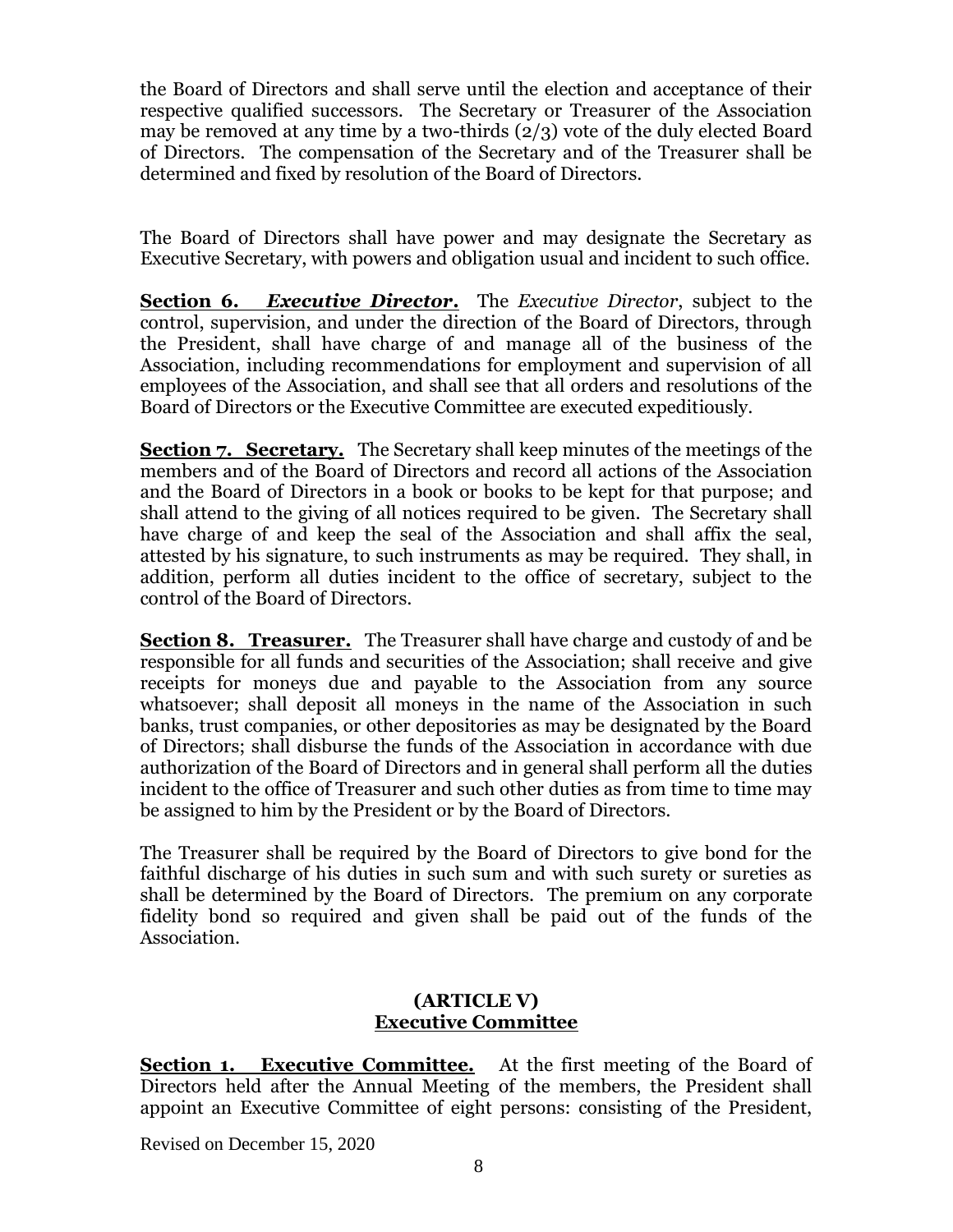two Vice Presidents, three County Presidents, state Women's Committee chair, and state Young Farmers and Ranchers chair. Such committee shall have authority to function in the interim periods between meetings of the Board of Directors and shall, within the policies of the organization and budget limitations, act upon such matters as may be referred from time to time to it by the Board of Directors. The President shall, ex-officio, be Chairman of such committee with full voting privileges. The Executive Committee shall keep minutes of all meetings and report all proceedings to the committee during such interim periods to the next succeeding regular meeting of the Board of Directors for such action as may be appropriate.

#### **(ARTICLE VI) Finance**

**Section 1. Investment of Surplus Funds.** Investments of surplus funds of the Association, over and above its cash requirements in its operations, may be made by the Treasurer of the Association, on its behalf and in its name, in United States and Treasury Bonds and United States Treasury Certificates and Notes. Other investments of surplus corporate funds, within the limitations of law, may be authorized from time to time by the Board of Directors.

**Section 2. Books of Accounts—Audits.** The Association shall keep accurate and complete books and records of account. Such books and records shall be audited annually by a Certified Public Accountant to be selected by the Board of Directors. A complete statement or report upon the finances of the Association shall be presented before each annual meeting of the Association.

**Section 3. Distribution of Assets.** No distribution of the property of this Association shall be made until all debts are fully paid, and then only upon its final dissolution and surrender of organization and name, and as otherwise provided by law; nor shall any distribution be made except by vote of a majority of the members. But this prohibition shall not operate to prevent the Association while acting in the capacity of agent, from receiving or distributing or disbursing any fund or funds.

#### **(ARTICLE VII) Cooperative Business Services**

**Section 1. Cooperative Business Services.** Whenever the Association shall exercise the power to perform cooperative service, either as a corporate agency or through agencies controlled by it, there shall not be paid under such corporate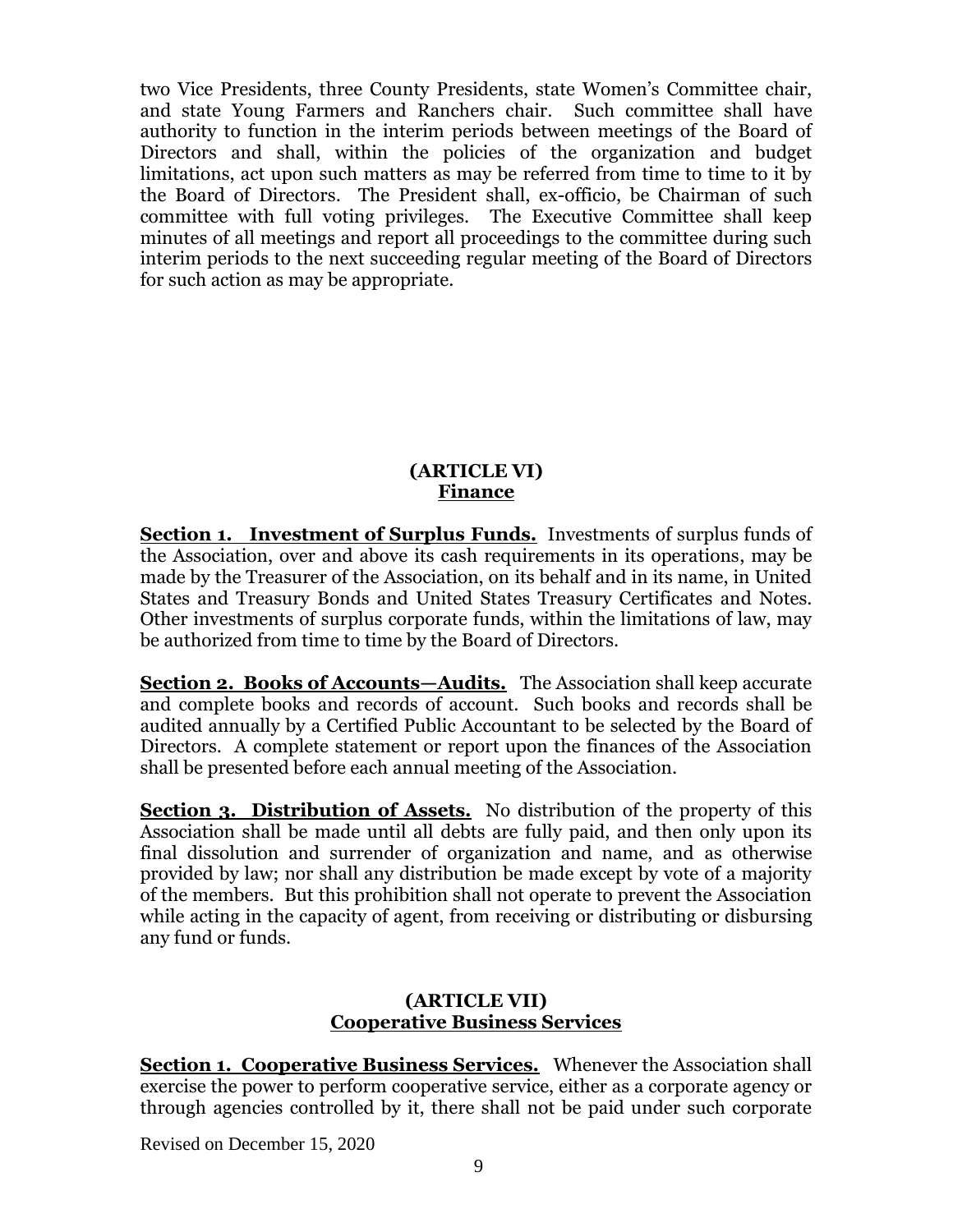service, dividends on stock or membership capital in excess of eight per cent (8%) per annum. And any net income in excess of reasonable additions to reserves as established shall be distributed to the patron members, as producers or consumers, on the basis of patronage. In the conduct of any one of such activities, this Association, in such capacity or capacities, shall not deal in the products of, nor handle supplies for, non-members, to an amount greater in value than such as are handled by it for members during any fiscal year.

**Section 2. Membership Interest.** Each member in good standing in this Association and a County Farm Bureau cooperating with this Association automatically shall be entitled, upon compliance with any other membership requirements to membership in and to the services, privileges and benefits of each affiliate or subsidiary of this Association or of such County Farm Bureau which requires membership in good standing in this Association or such County Farm Bureau as a prerequisite to membership therein. In case the membership in this Association and such County Farm Bureau shall be terminated for any cause, thereupon the right to membership and the membership in each such affiliate or subsidiary shall terminate and the benefits, privileges, and membership interest of such member in such affiliate, or subsidiary other than the unimpaired portion of any membership fee or membership payment, shall automatically revert to and vest in this Association or the County Farm Bureau in which the membership was held. As between this Association and such County Farm Bureau Association, such benefits, privileges, and interest shall revert to and vest in the organization with which such affiliate or subsidiary was associated.

#### **(ARTICLE VIII) Sundry Provisions**

**Section 1. Fiscal Year.** The fiscal year of the Association shall begin on the first day of November and terminate on the 31st day of October of each year.

**Section 2. Order of Business.** The order of business at all meetings, as far as possible, shall be as follows:

- Call to Order
- Prayer
- Pledge of Allegiance
- Roll Call
- Reading of the Minutes
- Report of Secretary
- Report of Treasurer
- Report of Committees
- Other Reports
- Unfinished Business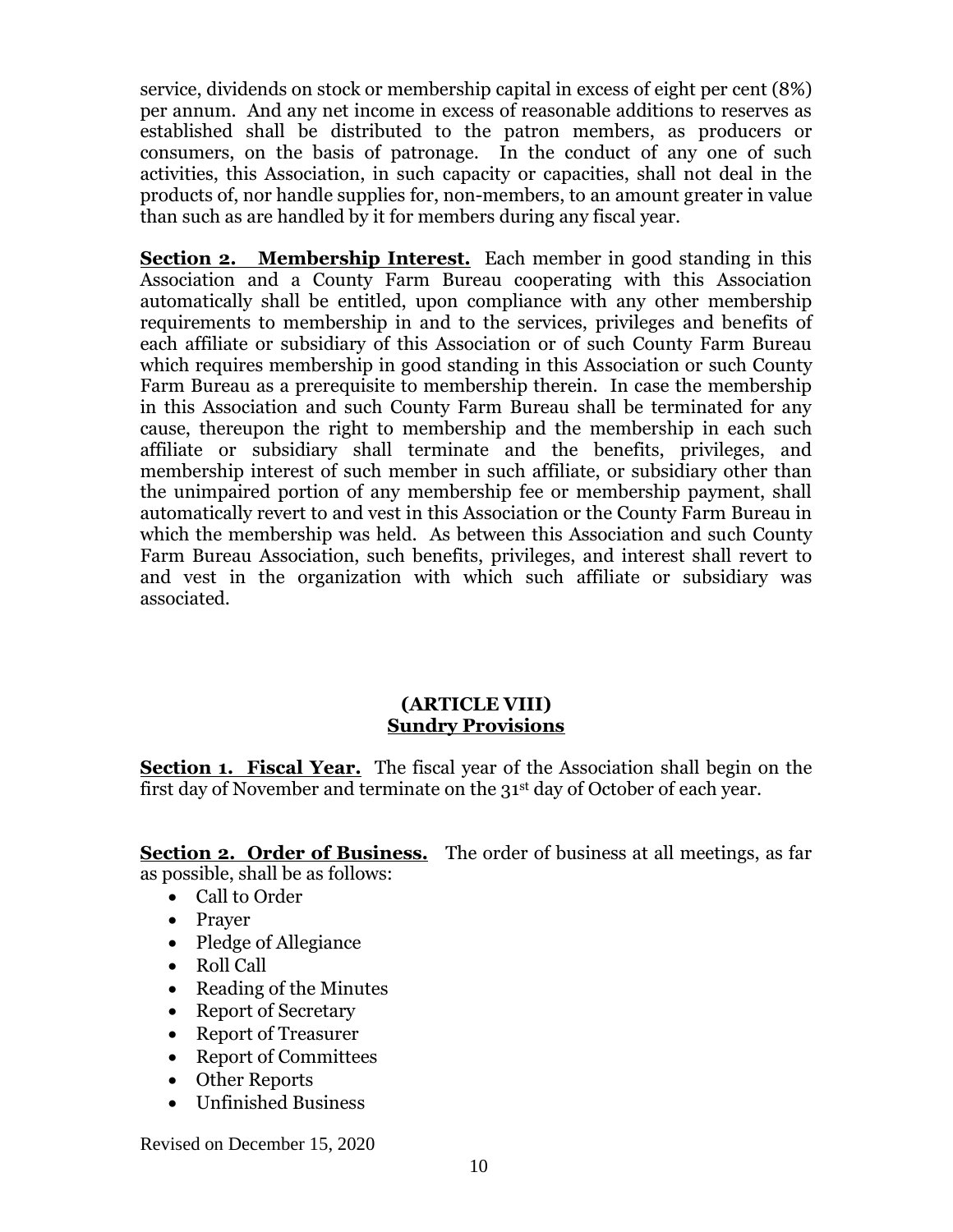- New Business
- Elections and Appointments
- Adjournment

**<u>Section 3. Corporate Seal.</u>** The Corporate Seal of this Association shall consist of two concentric circles, between which shall be the name of the Association, and in the center shall be inscribed "Corporate Seal" and such seal, as impressed on the margin hereof is hereby adopted as the Corporate Seal of the Association.

**Section 4. Representation in Meetings of American Farm Bureau.** While and during such periods as this Association shall be a member in American Farm Bureau Federation, the Association, by due action of its Board of Directors, conforming to the bylaws of American Farm Bureau Federation, shall annually elect a voting delegate or voting delegates, to represent this Association at regular and special meetings of the American Farm Bureau Federation, which representative or representatives shall serve until a qualified successor, or successors is elected. Only a member in good standing of this Association shall be eligible for selection as a voting delegate to the American Farm Bureau Federation. The Administrator or any staff salaried employee of this Association shall not be qualified to become a voting delegate of the American Farm Bureau Federation.

**Section 5. Disqualification.** The holder of any federal, state, or county public office, which office carries with its salaried compensation to the holder thereof, other than an expense per diem, shall not be eligible to serve as an officer or director of this Association. In the event an officer of this Association shall be elected or appointed to such a public office, he or she shall not be qualified as an officer or director of the Association and shall immediately and automatically be terminated.

#### **(ARTICLE IX) Women's Committee**

**Section 1. Membership.** The Women's Committee of the Delaware State Farm Bureau, Inc., shall consist at least of one member from each county in the State, and the Chairman of the Committee. No one shall be eligible for membership on this committee unless she is a member in good standing of this association.

**<u>Section 2. Nomination and Election.</u>** The officers of the Women's Committee shall be elected by the members of this committee and shall serve until their successors are elected and qualified.

**Section 3. Function of Committee.** The Women's Committee shall constitute a standing committee of the Delaware State Farm Bureau, Inc.; in the same manner as any other standing committee and shall perform and carry out is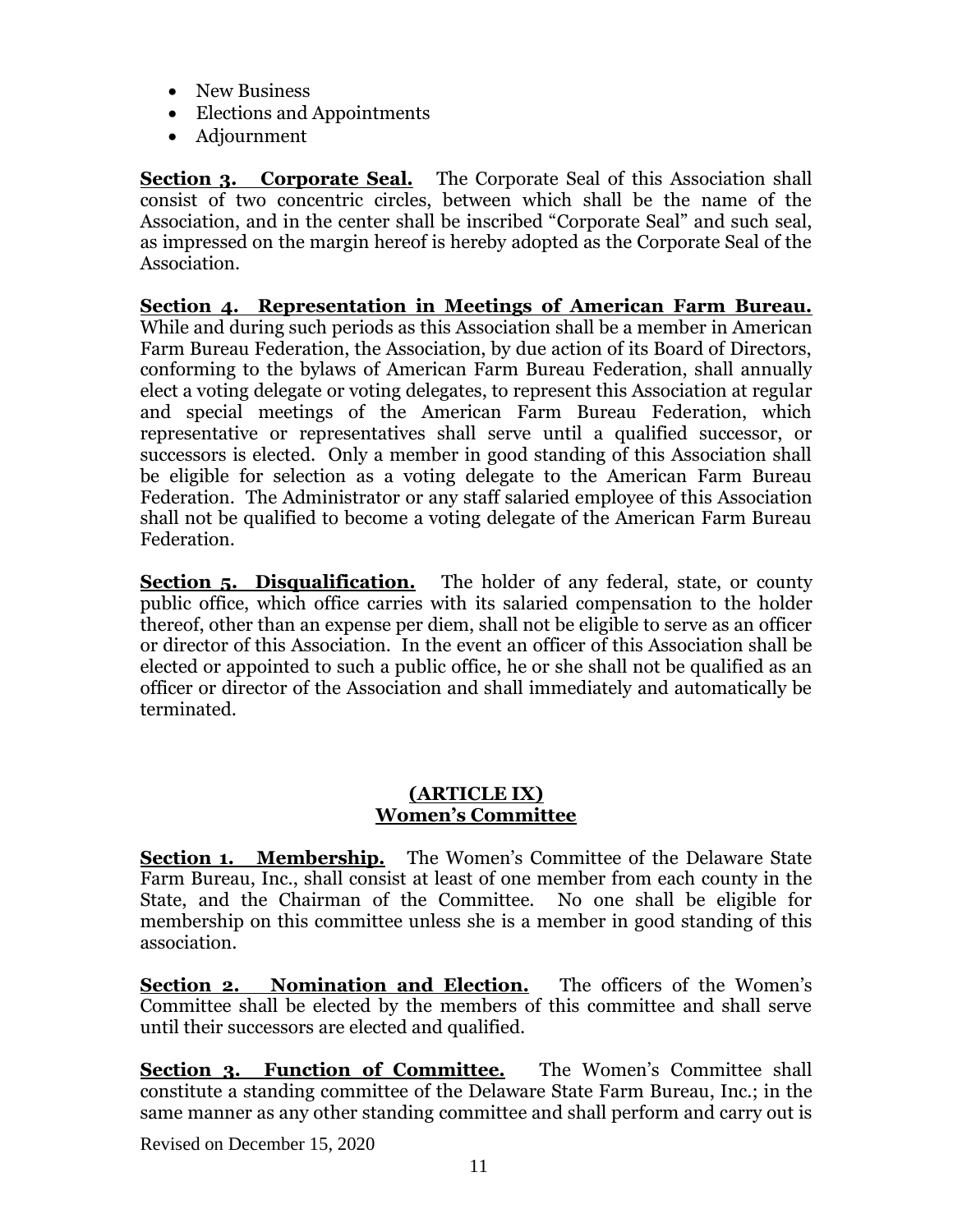work under the supervision and direction of the Board of Directors of this Association.

**Section 4. Vacancies.** Vacancies occurring among the officers of the Women's Committee through death, resignation, disqualification, or otherwise, shall be filled by the committee members.

**Section 5. Chairman of Committee.** The Chairman shall be the presiding officer of the Women's Committee and shall perform such other duties as may be provided for by the resolution of the Board of Directors or in the bylaws of the Delaware State Farm Bureau, Inc.

#### **(ARTICLE X) Young Farmers and Ranchers Committee**

**Section 1. Membership.** The Young Farmers and Ranchers Committee of the Delaware State Farm Bureau, Inc., shall consist of members from all three counties which make up the statewide organization. The officers of this organization shall consist of the Chairman, Vice Chairman, Secretary/Treasurer. No one shall be eligible for membership on this committee unless he or she is a member of a bona fide farm family or is a member in good standing of this Association, or a member of a family, the head of which is a member in good standing of this Association. This committee should be comprised of members in good standing between the ages of 18 and 40 years of age.

**Section 2. Nomination and Election.** The officers of the Young Farmers and Ranchers Committee shall be elected by the members of this committee and shall serve until their successors are elected and qualified.

**Section 3. Function of Committee.** The Young Farmers and Ranchers Committee shall constitute a standing committee of the Delaware State Farm Bureau, Inc., in the same manner as any other standing committee. It shall assist in an active, organized way in carrying forward the programs of the Delaware Farm Bureau to promote, and represent the business, economic, social, educational, and spiritual interests of the farm families in the State.

**Section 4. Vacancies.** Vacancies occurring among the officers of the Young Farmers and Ranchers Committee through death, resignation, disqualification, or otherwise, shall be filled by the committee members.

**Section 5. Chairman of the Committee.** The Chairman shall be the presiding officer of the Young Farmers and Ranchers Committee and shall perform such other duties as may be provided for by the resolution of the Board of Directors or in the bylaws of the Delaware State Farm Bureau, Inc.

#### **(ARTICLE XI)**